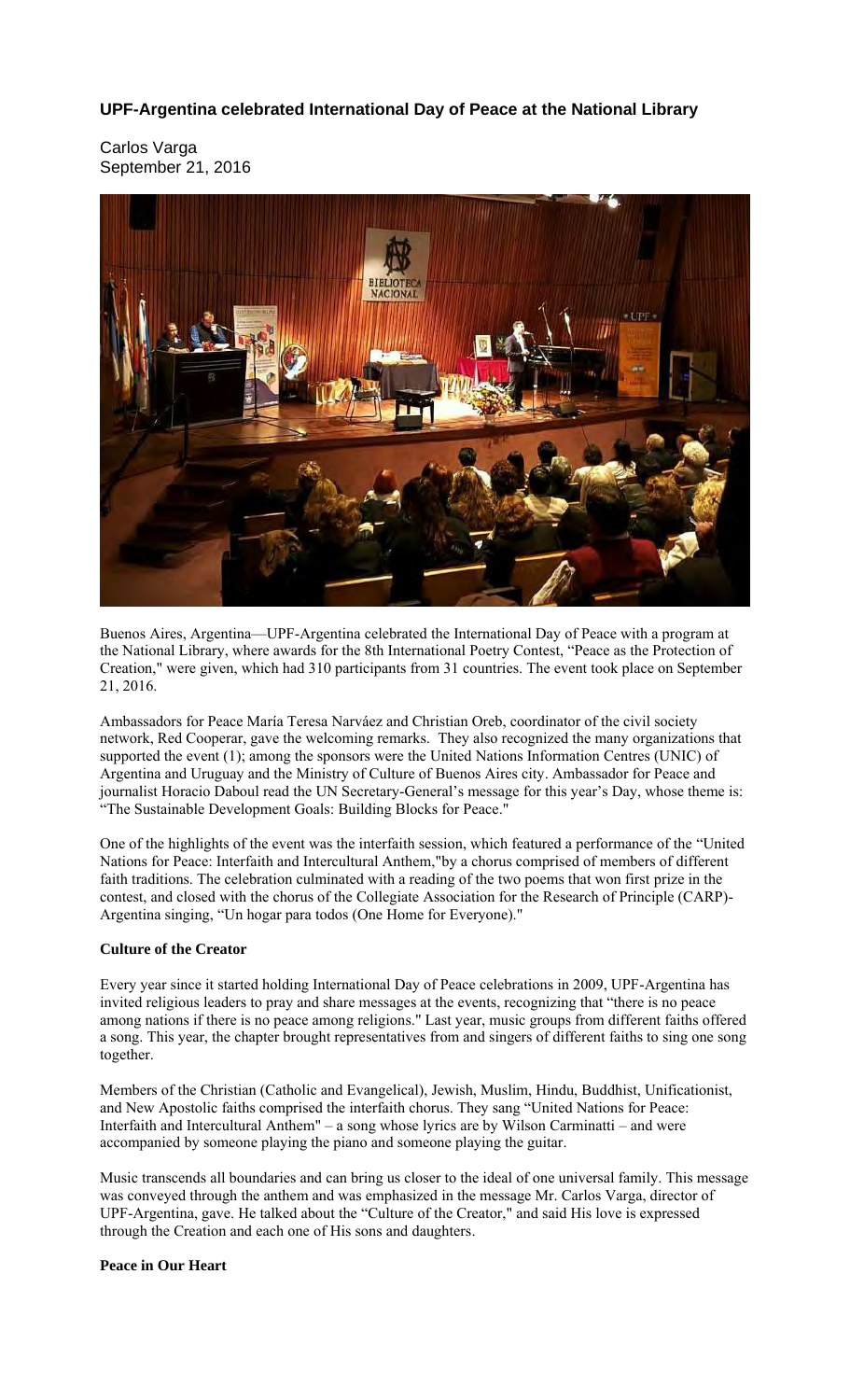The International Day of Peace was established in 1981 by the UN as a day devoted to "strengthening the ideals of peace, both within and among all nations and peoples." To support this, UPF-Argentina holds an international poetry contest every year focused on peace. "Peace as the Protection of Creation" was the theme of this year's contest, which had 310 participants from 31 countries, spanning five continents.

The nations with the most entries after Argentina were Spain (31 participants), Mexico (17), Colombia (15), Uruguay (13), Chile (10), Peru (8), Venezuela (7), Brazil (5), and Cuba (5). Poems were also received from Algeria, Armenia, Australia, Bolivia, Canada, Dominican Republic, Ecuador, El Salvador, France, Germany, Greece, Guatemala, Honduras, Israel, Italy, Nicaragua, Palestine, Romania, Switzerland, USA, and Uzbekistan.

The first awards were given to the authors of the poems that were selected for their lyric and testimonial value, even though they did not comply with the requested topic. These poems were "Oración de un niño sirio," by Adrián Narváez (Rivadavia, Argentina); "Regreso a Tombuctú,"by Alberto Arecchi (Pavía, Italy); "El sueño de Nezahualcóyotl," by Emilio Barraza Durán (Viña del Mar, Chile); and "Colombia herida," by Jorge Fernando Montenegro Ballesteros (Bogotá, Colombia). Mentions, Special Mentions, and Honorable Mentions were then recognized.

Two Spanish women were among the five people who received Special Mentions: Amparo Bonet Alcón (Valencia, Spain) and Teresa Rubira Lorén (Alicante, Spain). Mrs. Alcón was represented by Dr. Esteban Costanzo, vice chancellor of the Ecclesiastical Court of Appeals in Argentina, who received her prize on her behalf, and Mrs. Lorén, who also could not attend the event, sent a message. Verónica Baeza Yates, from Santiago, Chile, shared the inspiration behind her poem, "La paz en tu mesa," and gave a beautiful present to UPF-Argentina.

The Honorable Mentions included one international winner, María Soledad Salazar Valenzuela (Santiago, Chile), who was given her award by Bolivian writer Rossemarie Caballero. Federico Miguel Nieto traveled from Jujuy, a province in northwest Argentina, and Carlos Alberto Boaglio traveled from Córdoba, in central Argentina, to attend the awards ceremony. Mr. Boaglio acknowledged the mayor of Vicuña Mackenna, a town in Córdoba, for supporting his participation in the ceremony. Mrs. Raquel Graciela Fernández (Villa Domínico, Buenos Aires), who has won multiple awards for her poems, could not attend the event. (A full list of the winners can be viewed here.).

Sólo entonces… (Only then…)

The jury chose two people for the First Prize to represent the importance of peaceful coexistence in our world.

The winners were Cecilia María Labanca (Martín Coronado, Buenos Aires), whose poem was entitled, "Entonces… Sólo entonces…" and Irma Droz (Santa María de Punilla, Córdoba), whose poem was entitled, "La casa grande." Both read their poems to the audience (2).

# **Building Peace**

In this edition of the contest, plastic artists were invited to submit a drawing, painting or design to be considered for the cover or as an illustration for the interior of the publication that will comprise all the winning and selected poems. "Building Peace" ("Construyendo paz"), an oil painting on canvas by Carina Cecilia Ianni (Centenario, Neuquén province), was the winning piece of artwork for the cover. Four pieces of artwork were selected as illustrations for the interior of the anthology.

The award certificates and gifts for the authors of the winning and selected poems were given by members of UPF-Argentina and the chapter's Peace Council, as well as members of the jury: Mr. Vargas and his wife, Laura Correa; UPF-Argentina Peace Council members Alba Rosa Contardo, Orfa Pérez and Alba Luz Tangarife; jury members writer and plastic artist Mabel Fontau, member of Hispanic Cultural and Literary Institute (ILCH) and Gente de Letras; writer and plastic artist Martha Edith Candioti, curator and member of the Argentine Society of Writers (SADE) and vice president of the Almafuerte Literary Group; poet Donato Perrone, coordinator of Café Tortoni's Lyrical Space and a representative of the Poets Livres group of Santa Catarina, Brazil; and Miguel Werner, secretary general of UPF-Argentina.

The winners not only received an award certificate, but also 10 copies of the anthology, "Peace as the Protection of the Creation" which were donated by the jury, and a copy of the autobiography of UPF Founder Rev. Sun Myung Moon, "As a Peace-Loving Global Citizen."

#### **One Home for Everyone**

All the participants received a copy of the anthology with the winning and selected poems, a biography of each author and UPF-Argentina's Statement for the Day (3).